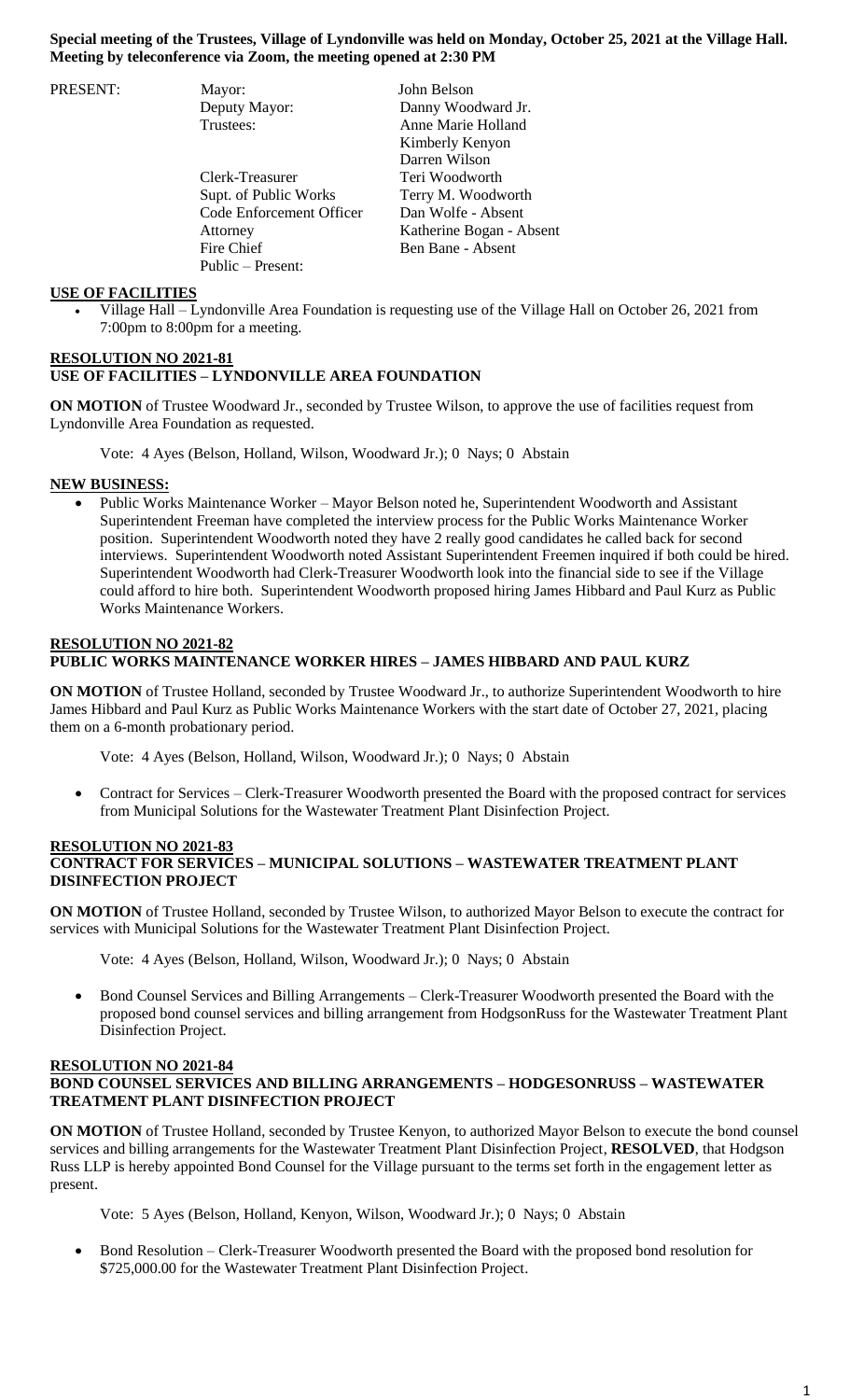#### **RESOLUTION NO 2021-85**

**A BOND RESOLUTION, DATED OCTOBER 25, 2021, OF THE VILLAGE BOARD OF TRUSTEES OF THE VILLAGE OF LYNDONVILLE, ORLEANS COUNTY, NEW YORK (THE "VILLAGE"), AUTHORIZING A SEWER SYSTEM CAPITAL IMPROVEMENTS PROJECT (PRIMARILY AT THE VILLAGE'S WASTEWATER TREATMENT PLANT), AT AN ESTIMATED MAXIMUM COST OF \$725,000 AND AUTHORIZING THE ISSUANCE OF SERIAL BONDS IN AN AGGREGATE PRINCIPAL AMOUNT NOT TO EXCEED \$725,000 PURSUANT TO THE LOCAL FINANCE LAW TO FINANCE SUCH PURPOSE, SUCH AMOUNT TO BE OFFSET BY ANY FEDERAL, STATE, COUNTY AND/OR LOCAL FUNDS RECEIVED, AND DELEGATING THE POWER TO ISSUE BOND ANTICIPATION NOTES IN ANTICIPATION OF THE SALE OF SUCH BONDS TO THE VILLAGE TREASURER**

WHEREAS, the Village Board of Trustees of the Village of Lyndonville, in the County of Orleans, New York (the "Village") desires to undertake a capital improvements project for the reconstruction of and construction of improvements to the Village Sewer System, primarily at the Village's wastewater treatment plant.

#### NOW THEREFORE,

BE IT RESOLVED, by the Village Board of Trustees (by the favorable vote of not less than two-thirds of all the members of the Board of Trustees) as follows:

SECTION 1. The Village is hereby authorized to undertake a certain sewer system capital improvements project, primarily at the wastewater treatment plant, such work to generally consist of the implementation of an effluent disinfection system, including, but not limited to, the installation of an approximate 11,850 gallon chlorine contact tank, ancillary tanks, pipes, chemical storage enclosures, equipment and metering pumps, as well as various other improvements as more fully identified in (or contemplated by) an engineering report prepared by MRB Group, including all preliminary work and necessary equipment, materials, and related site work and any preliminary costs and other improvements and costs incidental thereto and in connection with the financing thereof (collectively, the "Purpose"). The estimated maximum cost of the Purpose is \$725,000.

SECTION 2. The Village Board of Trustees plans to finance the estimated maximum cost of the Purpose by the issuance of serial bonds of the Village in an aggregate principal amount not to exceed \$725,000 hereby authorized to be issued therefor pursuant to the Local Finance Law, such amount to be offset by any federal, state, county and/or local funds received. Unless paid from other sources or charges, the cost of such improvements is to be paid by the levy and collection of taxes on all the taxable real property in the Village to pay the principal of said bonds and the interest thereon as the same shall become due and payable.

SECTION 3. It is hereby determined that the Purpose is a class of objects or purposes described in subdivision 4 of paragraph (a) of Section 11.00 of the Local Finance Law, and that the period of probable usefulness of such Purpose is 40 years.

SECTION 4. Current funds are not required to be provided prior to the issuance of the bonds authorized by this resolution or any notes issued in anticipation of the sale of such bonds.

SECTION 5. It is hereby determined the proposed maturity of the obligations authorized by this resolution will be in excess of five years.

SECTION 6. The faith and credit of the Village are hereby irrevocably pledged for the payment of the principal of and interest on such bonds (and any bond anticipation notes issued in anticipation of the sale of such bonds) as the same respectively become due and payable. An annual appropriation will be made in each year sufficient to pay the principal of and interest on such bonds or notes becoming due and payable in such year. Unless paid from other sources or charges, there will annually be levied on all the taxable real property of the Village a tax sufficient to pay the principal of and interest on such bonds or notes as the same become due and payable.

SECTION 7. Subject to the provisions of this resolution and of the Local Finance Law, and pursuant to the provisions of Section 21.00 relative to the authorization of the issuance of bonds with substantially level or declining annual debt service, Section 30.00 relative to the authorization of the issuance of bond anticipation notes and of Section 50.00, Sections 56.00 to 60.00, Section 62.00, Section 62.10, Section 63.00, and Section 164.00 of the Local Finance Law, the powers and duties of the Village Board of Trustees pertaining or incidental to the sale and issuance of the obligations herein authorized, including but not limited to authorizing bond anticipation notes and prescribing the terms, form and contents and details as to the sale and issuance of the bonds herein authorized and of any bond anticipation notes issued in anticipation of said bonds, and the renewals of said notes, are hereby delegated to the Village Treasurer, the chief fiscal officer of the Village. Without in any way limiting the scope of the foregoing delegation of powers, the Village Treasurer, to the extent permitted by Section 58.00(f) of the Local Finance Law, is specifically authorized to accept bids submitted in electronic format for any bonds or notes of the Village.

SECTION 8. The temporary use of available funds of the Village, not immediately required for the purpose or purposes for which the same were borrowed, raised or otherwise created, is hereby authorized pursuant to Section 165.10 of the Local Finance Law, for the purpose or purposes described in this resolution.

SECTION 9. This resolution shall constitute the declaration (or reaffirmation) of the Village's "official intent" to reimburse the expenditures authorized in this resolution with the proceeds of the bonds, notes or other obligations authorized herein, as required by United States Treasury Regulations Section 1.150-2.

SECTION 10. The Village Treasurer is further authorized to take such actions and execute such documents as may be necessary to ensure the continued status of the interest on the bonds authorized by this resolution, and any notes issued in anticipation thereof, as excludable from gross income for federal income tax purposes pursuant to Section 103 of the Internal Revenue Code of 1986, as amended (the "Code") and may designate the bonds authorized by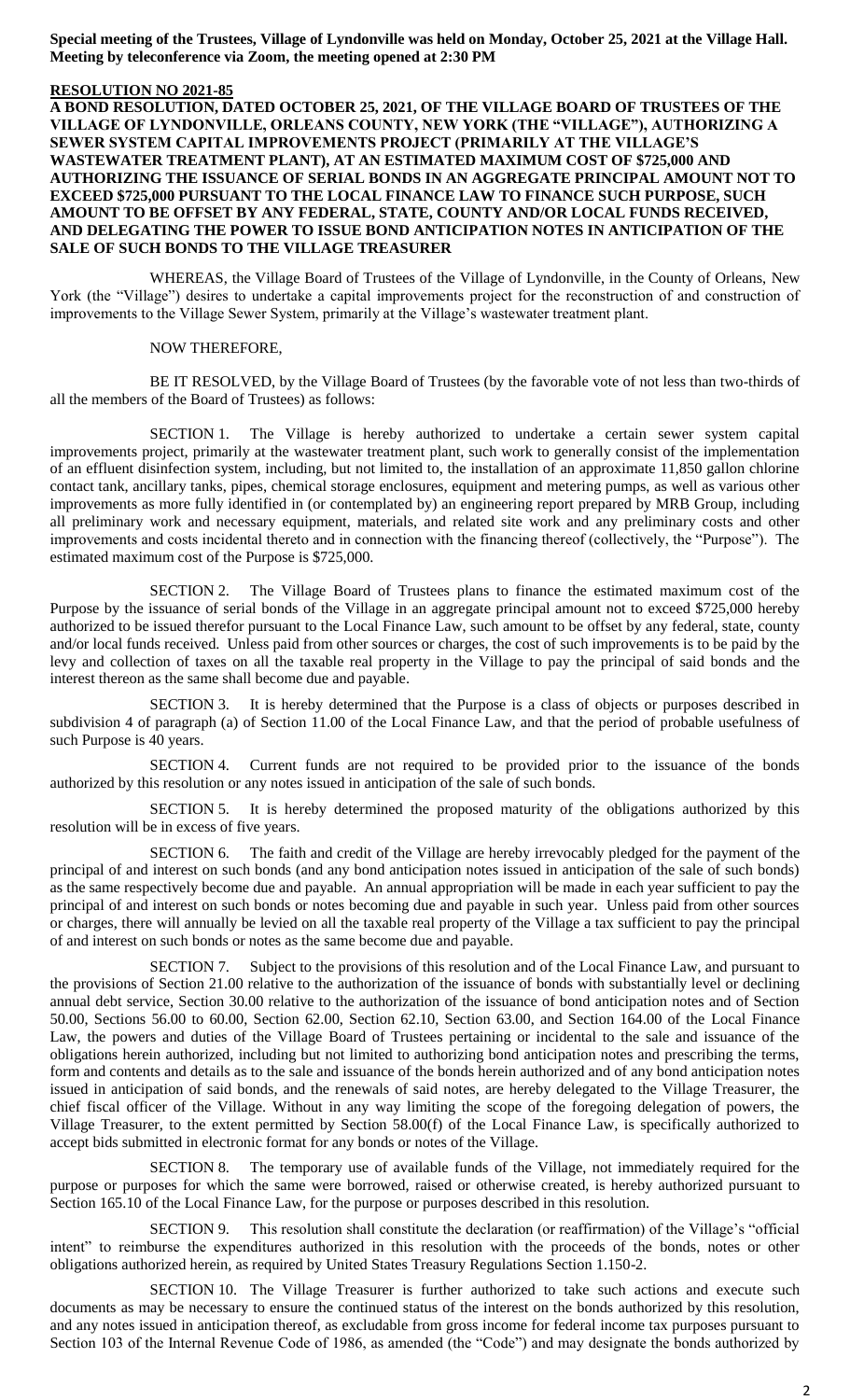this resolution, and any notes issued in anticipation thereof, as "qualified tax-exempt bonds" in accordance with Section 265(b)(3) of the Code.

SECTION 11. The Village Treasurer is further authorized to enter into a continuing disclosure agreement with the initial purchaser of the bonds or notes authorized by this resolution, containing provisions which are satisfactory to such purchaser in compliance with the provisions of Rule 15c2-12, promulgated by the Securities and Exchange Commission pursuant to the Securities Exchange Act of 1934.

SECTION 12. The Village Treasurer is further authorized to call in and redeem any outstanding obligations that were authorized hereunder (at such times and in such amounts and maturities as may be deemed appropriate after consultation with Village officials and the Village's municipal advisor), to approve any related notice of redemption, and to take such actions and execute such documents as may be necessary to effectuate any such calls for redemption pursuant to Section 53.00 of the Local Finance Law, with the understanding that no such call for redemption will be made unless such notice of redemption shall have first been filed with the Village Clerk.

SECTION 13. The Village has determined that the purpose will not have a significant effect on the environment and, therefore, no other determination or procedures under the State Environmental Quality Review Act ("SEQRA") are required.

SECTION 14. To the extent applicable, the Village Treasurer is hereby authorized to execute and deliver in the name and on behalf of the Village a project financing agreement prepared by the New York State Environmental Facilities Corporation ("EFC") (the "SRF Project Financing Agreement"). To the extent applicable, the Village Treasurer and the Village Clerk and all other officers, employees and agents of the Village are hereby authorized and directed for and on behalf of the Village to execute and deliver all certificates and other documents, perform all acts and do all things required or contemplated to be executed, performed or done by this resolution or any document or agreement approved hereby, including, but not limited to, the SRF Project Financing Agreement.

SECTION 15. In the absence or unavailability of the Village Treasurer, the Deputy Treasurer is hereby specifically authorized to exercise the powers delegated to the Village Treasurer in this resolution.

SECTION 16. The validity of such serial bonds or of any bond anticipation notes issued in anticipation of the sale of such serial bonds may be contested only if:

1. (a) such obligations were authorized for an object or purpose for which the Village is not authorized to expend money, or

(b) the provisions of the law which should be complied with as of the date of publication of this notice were not substantially complied with

and an action, suit or proceeding contesting such validity is commenced within 20 days after the date of such publication of this notice, or

2. such obligations were authorized in violation of the provisions of the Constitution of New York.

SECTION 17. This Resolution is subject to permissive referendum pursuant to Section 36.00 of the Local Finance Law. The Village Clerk is hereby authorized and directed to publish (one time) and post (in at least six conspicuous public places within the Village and at each polling place), this resolution, or a summary thereof, together with a notice of adoption of this resolution subject to permissive referendum, within ten days after the date of adoption of this resolution.

SECTION 18. If no petitions are filed in the permissive referendum period, the Village Clerk is hereby authorized and directed to publish this resolution, or a summary thereof, together with a notice in substantially the form provided by Section 81.00 of such Local Finance Law, in a newspaper having a general circulation in the Village and hereby designated as the official newspaper of the Village for such publication.

**ON MOTION** of Trustee Holland, seconded by Trustee Woodward Jr., to adopt the \$725,000 Bond Resolution for the Sewer System Project (Wastewater Treatment Plant – Effluent Disinfection – 2021) as presented.

Vote: 5 Ayes (Belson, Holland, Kenyon, Wilson, Woodward Jr.); 0 Nays; 0 Abstain

 WIIA Funding Resolution – Clerk-Treasurer Woodworth presented the Board with the proposed resolution for the Clean Water State Revolving Loan and Grant Funding.

## **RESOLUTION NO 2021-86 RESOLUTION WITH REFERENCE TO THE PROPOSED VILLAGE OF LYNDONVILLE, ORLEANS COUNTY, NY WASTEWATER TREATMENT PLANT IMPROVEMENT PROJECT**

**WHEREAS**, the Village of Lyndonville engaged MRB Group to complete an engineering report for the Village's Comprehensive Wastewater Infrastructure Improvement project identifying the current wastewater system's shortcomings, the proposed infrastructure improvements necessary to improve performance, and the projected costs for residents of the Village: and

**WHEREAS,** affordability for Village residents and property owners is a significant concern in advancement of the proposed project: and